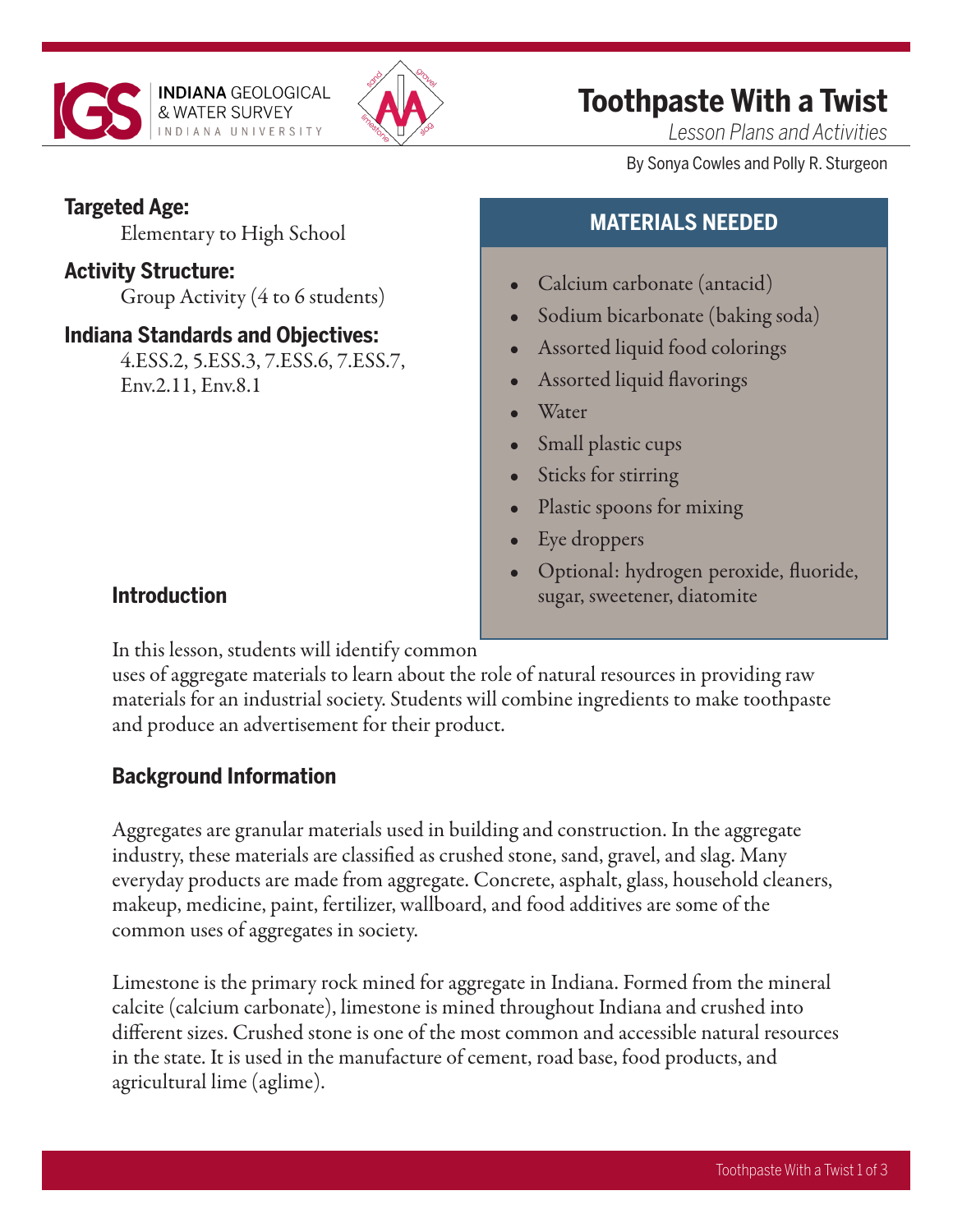Sand is a coarse- to fine-grained sediment. Deposited by glacial meltwater streams 2.6 million–12,000 years ago, sand is mined throughout northern and central Indiana. Coarse-grained sand is used for asphalt and concrete production, while finer-grained sand is used in making mortar, glass, or foundry sand.

The term "gravel" applies to a range of particle sizes rather than a specific rock or mineral type. Gravel is a collection of rock particles at least 0.08 inches in diameter, but can include boulders over 10 inches in diameter. In Indiana, gravel is loose rock that is often rounded by glacial meltwater streams. It is mined in northern and central Indiana, and can be used as fill stone or in the production of concrete and asphalt.

Slag is a man-made or synthetic aggregate made from recycled material from the steelmaking process. It is a dark-colored rough-textured rock and is used for certain types of road construction. Slag is used as the surface material at the Indianapolis Motor Speedway because its angular, sharp texture creates excellent traction and skid resistance.

Remember– if it cannot be grown, it has to be mined! Approximately 28,603 pounds of aggregate is required for each Indiana resident per year. In total, each American will need 2.96 million pounds of minerals, metals, and fuels in their lifetime.

#### **Vocabulary**

**Aggregate –** granular materials used in building and construction; crushed stone, sand, gravel, and slag

**Crushed Stone –** construction aggregate, ranging from 1 inch to 0.01 inch in diameter **Gravel –** a collection of rock particles, ranging from 0.08 inch to more than 10 inches in diameter

**Limestone –** a sedimentary rock composed primarily of calcite

**Natural Resources –** raw materials that occur in nature and can used for economic gain; water, biomass, fossil fuels, and aggregate

**Sand –** a coarse- to fine-grained sediment, ranging from 0.002 inch to 0.08 inch in diameter

**Slag –** a man-made or synthetic aggregate made from recycled material from the steelmaking process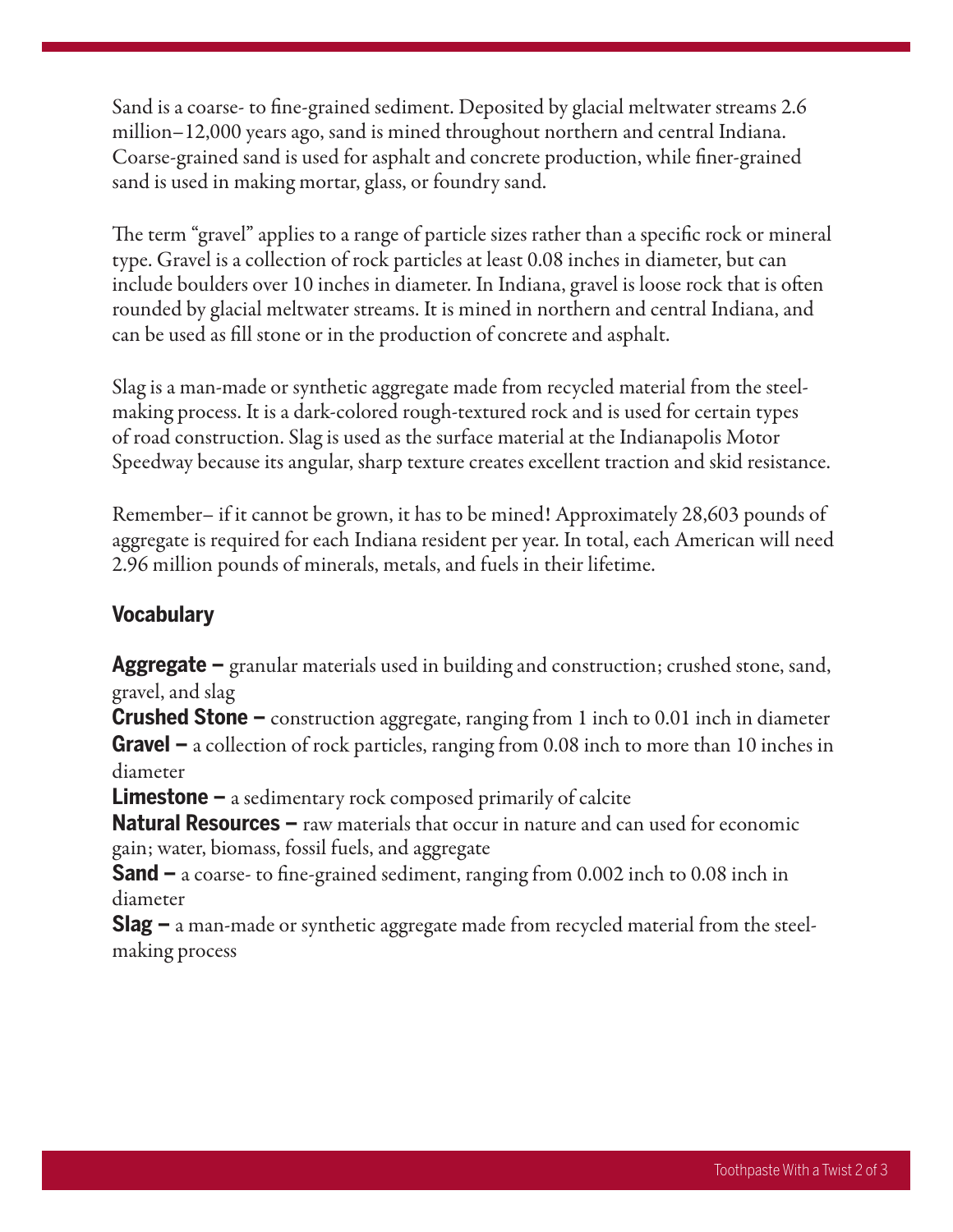#### **Procedure**

- 1. Discuss the uses of aggregates in students' everyday lives. Explain how crushed limestone is used as an abrasive in commerical toothpaste products.
- 2. Crush antacids (calcium carbonate) into a fine powder.
- 3. Divide students into groups of 4 to 6. Provide each group with a plastic cup containing 1/2 teaspoon of calcium carbonate (antacid) and 1/8 teaspoon sodium bicarbonate (baking soda).
- 4. Fill each group's cup with enough water to form a paste. Keep in mind that adding color and flavoring will make the paste more liquified.



Figure 1: Crushed stone mine operation near Indianapolis.

- 5. Instruct groups to add liquid food colorings and flavorings to produce a marketable toothpaste. Groups may produce more than one toothpaste for trial, but only one recipe may be submitted for final judging.
- 6. Allow students to develop an advertising campaign for their winning toothpaste. Options include a slogan, jingle, rap, or song that will help sell the product.
- 7. Each group should present their product and its advertising campaign. A judge (the teacher, another staff member) will sample the toothpaste and decide a winner.
- 8. Award a prize for the best overall presentation of marketable toothpaste.

**Encourage students to investigate how they use aggregates in their everyday lives.** 



Figure 2: Adding liquid flavoring to calcium carbonate powder to create toothpaste.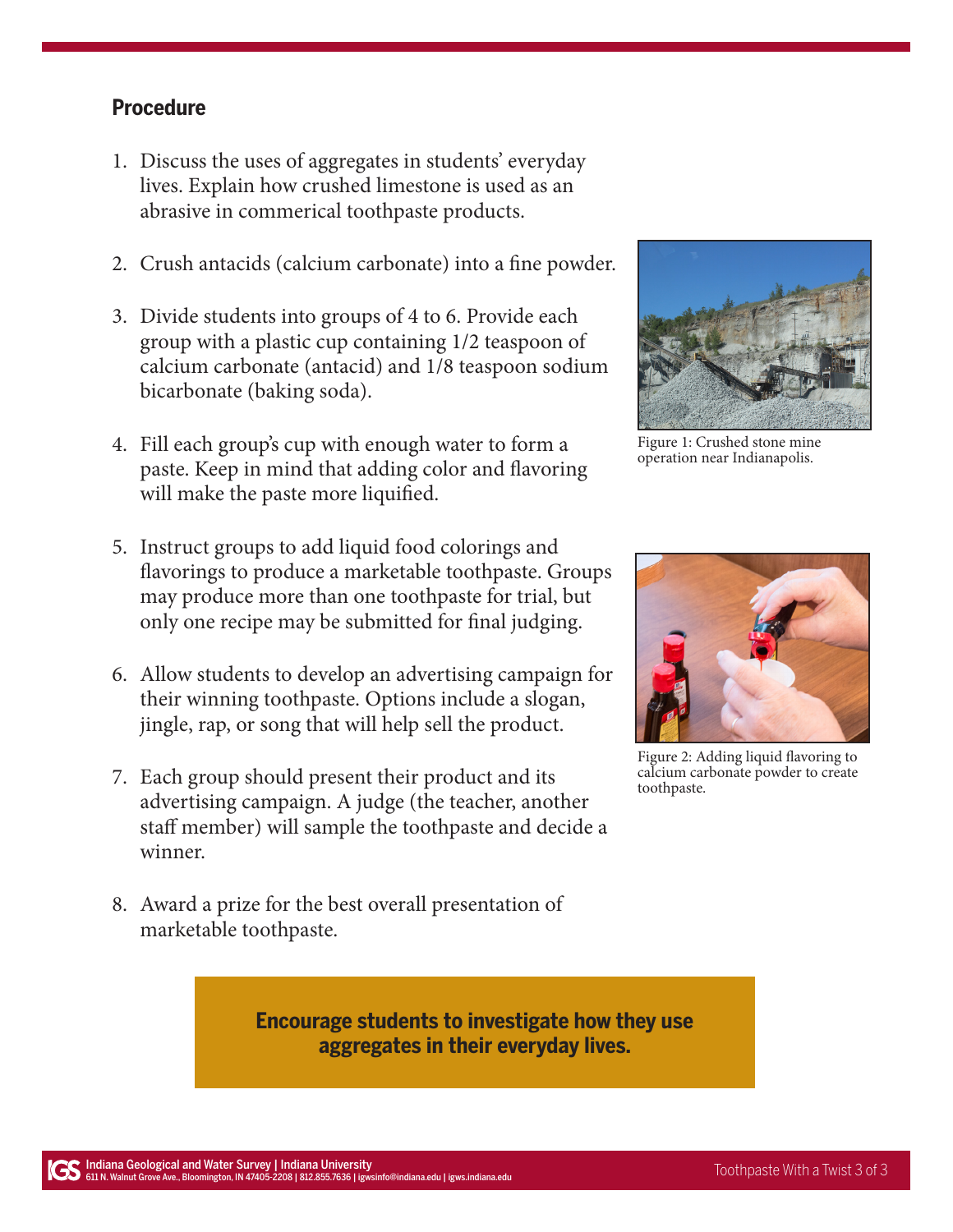

\_\_\_\_\_\_\_\_\_\_\_\_\_\_\_\_\_\_\_\_\_\_\_\_\_

\_\_\_\_\_\_\_\_\_\_\_\_\_\_\_\_\_\_\_\_\_\_\_\_\_



## **Toothpaste With a Twist**

*Lesson Plans and Activities*

By Sonya Cowles and Polly R. Sturgeon

#### **Name:**

#### **Class Period:**

#### **Vocabulary:**

**Aggregate –** granular materials used in building and construction; crushed stone, sand, gravel, and slag

**Crushed Stone –** construction aggregate, ranging from 1 inch to 0.01 inch in diameter **Gravel –** a collection of rock particles,

ranging from 0.08 inch to more than 10 inches in diameter

**Limestone –** a sedimentary rock composed primarily of calcite

#### **Natural Resources –** raw materials that occur in nature and can used for economic gain; water, biomass, fossil fuels, and aggregate

**Sand –** a coarse- to fine-grained sediment, ranging from 0.002 inch to 0.08 inch in diameter

**Slag –** a man-made or synthetic aggregate made from recycled material from the steelmaking process

#### **Introduction**

In this lesson, students will identify common uses of aggregate materials to learn about the role of natural resources in providing raw materials for an industrial society. Students will combine ingredients to make toothpaste and produce an advertisement for their product.

# **MATERIALS NEEDED**

- Calcium carbonate (antacid)
- Sodium bicarbonate (baking soda)
- Assorted liquid food coloring
- Assorted liquid flavorings
- **Water**
- Small plastic cups
- Sticks for stirring
- Plastic spoons
- Eye droppers
- Optional: hydrogen peroxide, fluoride, sugar, sweetener, diatomite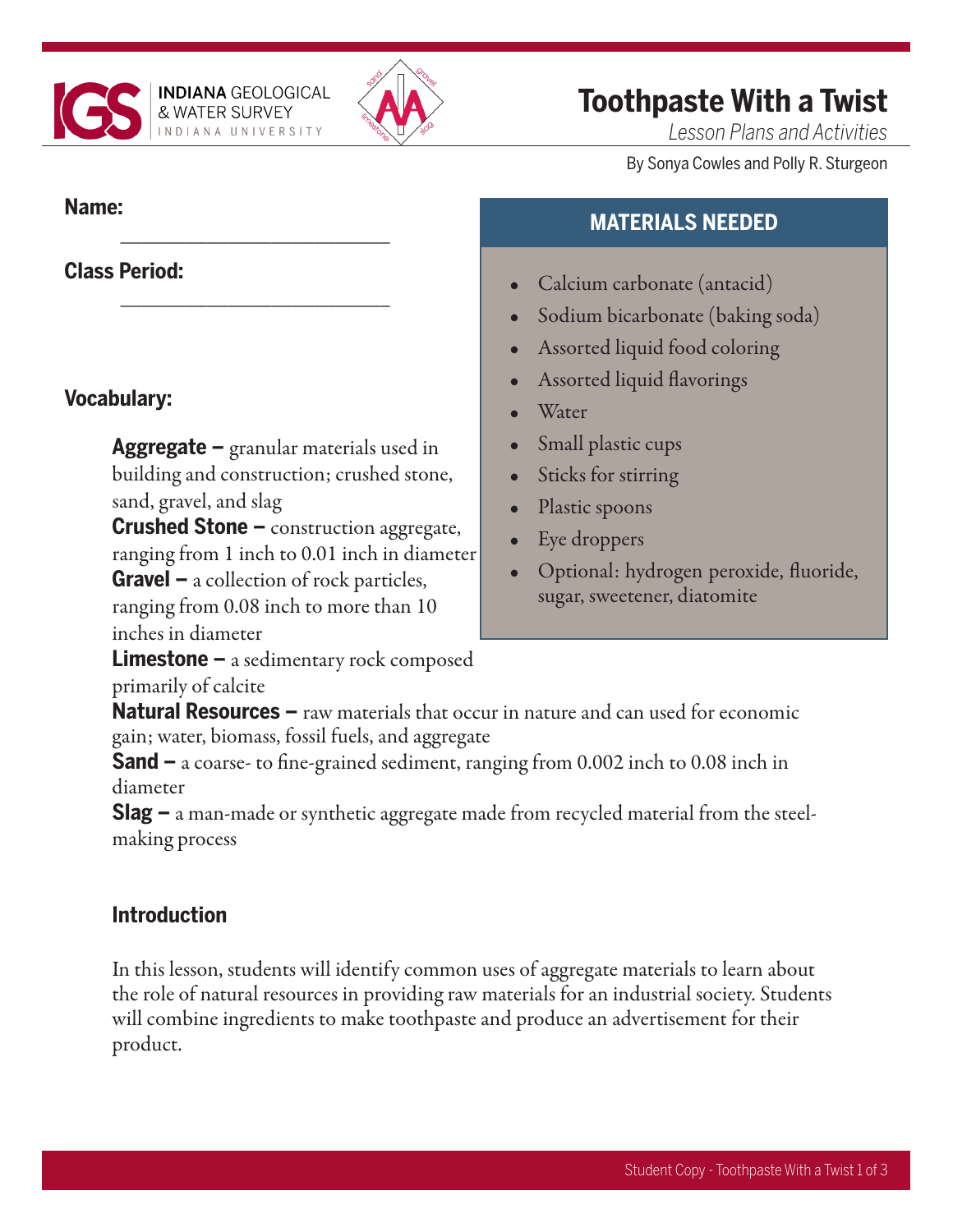#### **Student Data Sheet**

Create a marketable toothpaste and sell it to the class with an advertising campaign.

\_\_\_\_\_\_\_\_\_\_\_\_\_\_\_\_\_\_\_\_\_\_\_\_\_\_\_\_\_\_ \_\_\_\_\_\_\_\_\_\_\_\_\_\_\_\_\_\_\_\_\_\_\_\_\_\_\_\_\_\_

\_\_\_\_\_\_\_\_\_\_\_\_\_\_\_\_\_\_\_\_\_\_\_\_\_\_\_\_\_\_ \_\_\_\_\_\_\_\_\_\_\_\_\_\_\_\_\_\_\_\_\_\_\_\_\_\_\_\_\_\_

\_\_\_\_\_\_\_\_\_\_\_\_\_\_\_\_\_\_\_\_\_\_\_\_\_\_\_\_\_\_ \_\_\_\_\_\_\_\_\_\_\_\_\_\_\_\_\_\_\_\_\_\_\_\_\_\_\_\_\_\_

\_\_\_\_\_\_\_\_\_\_\_\_\_\_\_\_\_\_\_\_\_\_\_\_\_\_\_\_\_\_ \_\_\_\_\_\_\_\_\_\_\_\_\_\_\_\_\_\_\_\_\_\_\_\_\_\_\_\_\_\_

**Toothpaste Name:** \_\_\_\_\_\_\_\_\_\_\_\_\_\_\_\_\_\_\_\_\_\_\_\_\_\_\_\_\_\_

#### **Basic Recipe:**

1/2 tsp. calcium carbonate 1/4 tsp. sodium bicarbonate Water, to form paste

#### **Additional Ingredients (include measurements):**

**Advertising Slogan:** \_\_\_\_\_\_\_\_\_\_\_\_\_\_\_\_\_\_\_\_\_\_\_\_\_\_\_\_\_\_

**Advertising Description:**